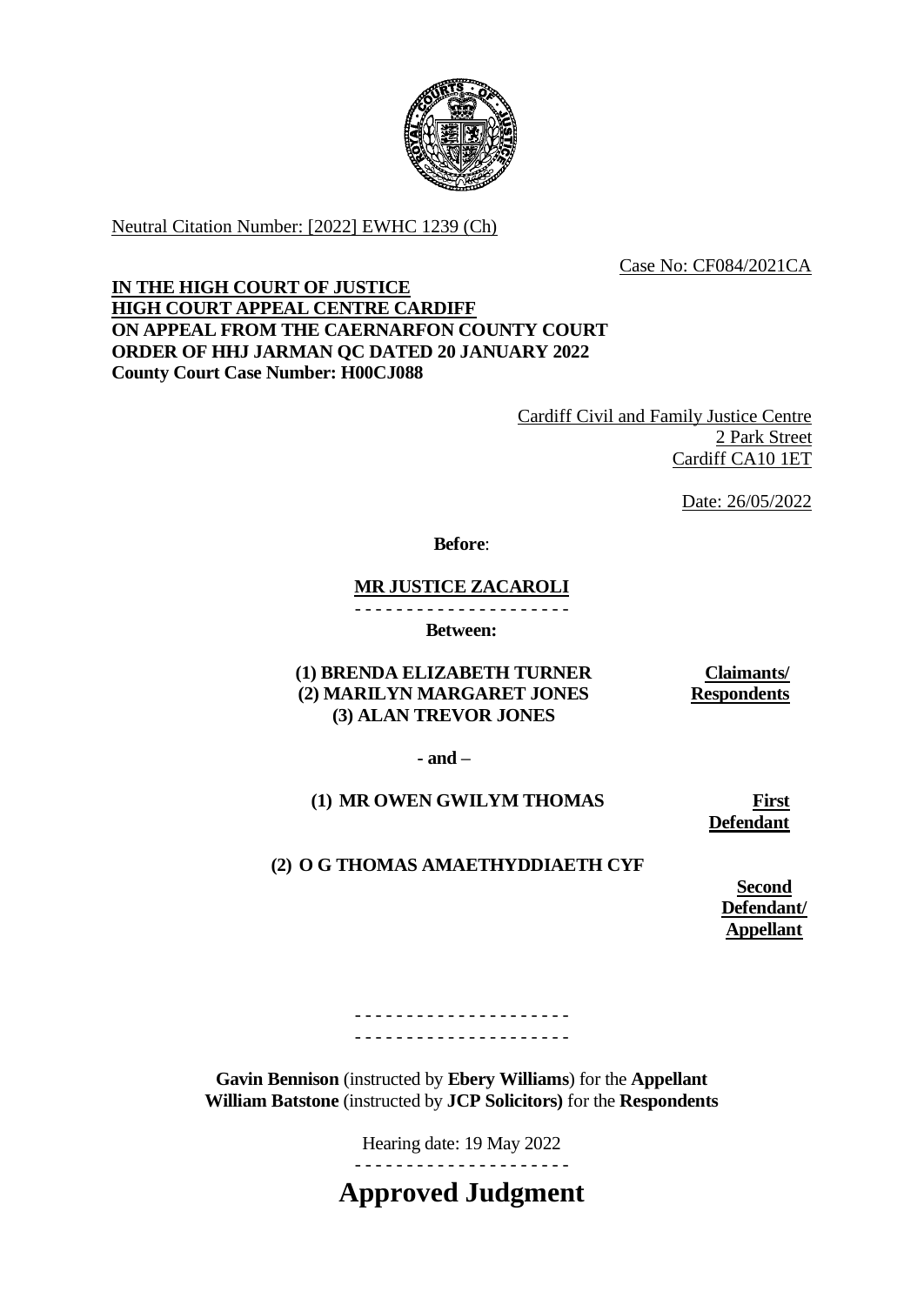I direct that pursuant to CPR PD 39A para 6.1 no official shorthand note shall be taken of this Judgment and that copies of this version as handed down may be treated as authentic.

.............................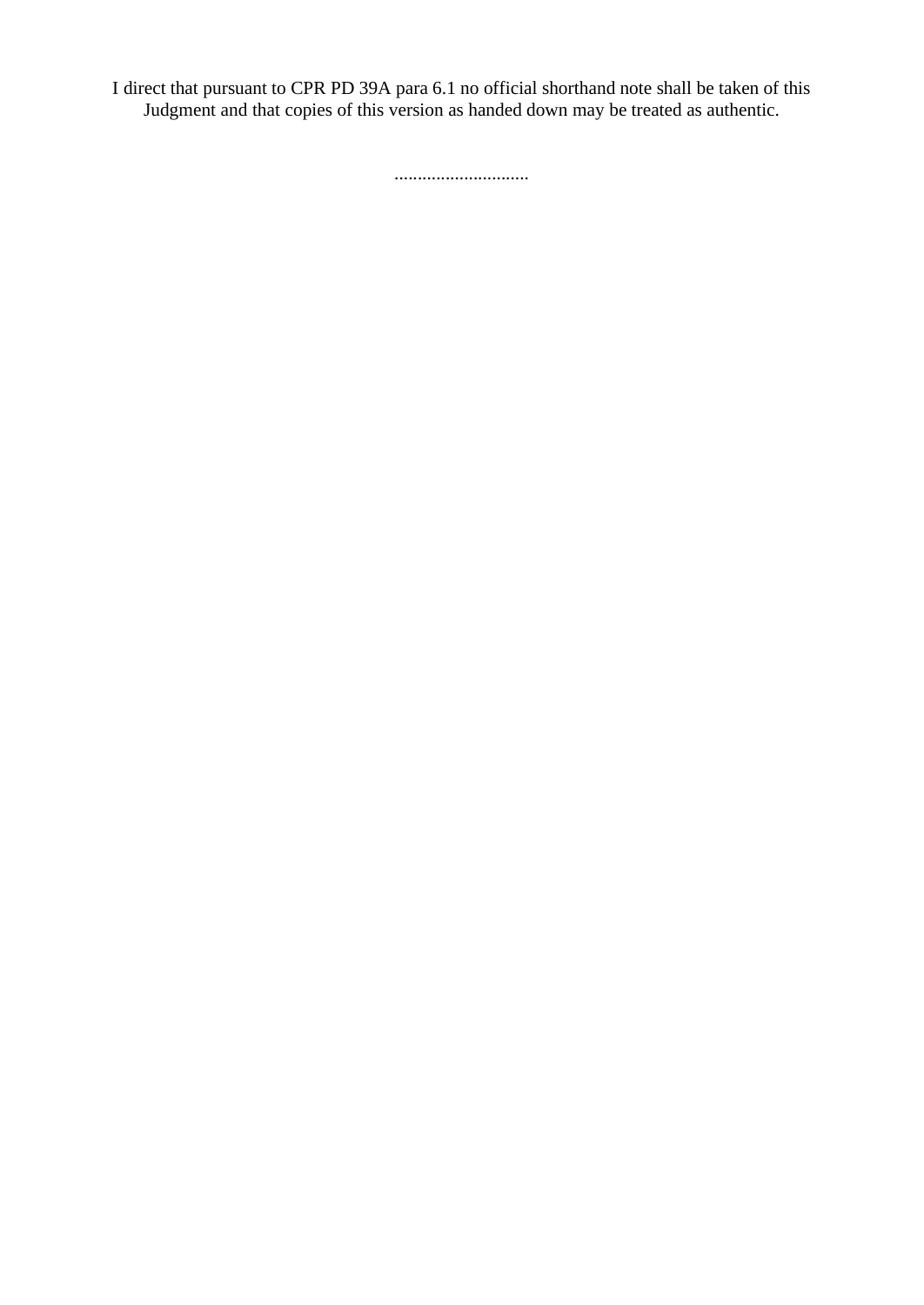## **Mr Justice Zacaroli :**

- 1. This appeal raises the question of the validity of a landlord's notice to quit agricultural premises under the Agricultural Holdings Act 1986 (the "1986 Act"), addressed to, and served upon, the original tenant shortly after the lease had been assigned by the original tenant (without the knowledge of the landlord) to a company of which the original tenant was sole shareholder, director and the company secretary.
- 2. The appeal is brought by the second defendant with the permission of Steyn J against the order of HHJ Jarman QC dated 20 January 2022, in which he determined that the notice was valid.

### The facts

- 3. There was an agreed statement of facts before HHJ Jarman QC.
- 4. The land in question is at Pentre Canol, Dyffryn Ardudwy (the "Land"). The freehold reversion is now registered in the name of the claimants (and respondents).
- 5. The first defendant, Mr Owen Gwilym Thomas ("Mr Thomas") was granted a lease of the Land some time ago (the precise date is not relevant) by the then owner of the Land, Mr O T Morris, by way of an oral agreement (the "Lease").
- 6. The freehold reversion then passed, on Mr Morris' death, to Jane Louisa Jones. On her death, it passed to Mr Ieuan Ellis Owen ("Mr Owen"), as executor of her estate. Mr Owen was accordingly the landlord under the Lease as at 4 November 2019.
- 7. On 30 October 2019, Mr Thomas incorporated the second defendant (the "Company"). Mr Thomas became the sole shareholder and officer of the Company and its secretary. Its registered office was the same as Mr Thomas' home address.
- 8. On 1 November 2019, Mr Thomas executed a deed of assignment of the Lease to the Company. It is common ground that this was effective to vest the leasehold estate in the Company. Thereafter Mr Thomas was the person responsible for the management of the farming enterprise which included the farming of the Land on behalf of the Company.
- 9. On 4 November 2019, Mr Owen (who had no notice of the assignment of the Lease) served a notice to quit (the "Notice") on Mr Thomas. It was sent by recorded delivery post to Mr Thomas at his home address.
- 10. The Notice was addressed to Mr Thomas. It stated that it was to "give you notice to quit and deliver up possession of [the Land] … which you hold of me as tenant…" (and then specified the date upon which possession was to be given).
- 11. No response was received to the Notice until 2 October 2020, when land agents acting for Mr Thomas wrote to Mr Owen's firm of solicitors, confirming their instruction.

## The Judgment

12. The Judge dealt with the matter, with the parties' agreement, on the basis of written argument alone. At §7-8 he noted that as the tenancy was an oral one, there are no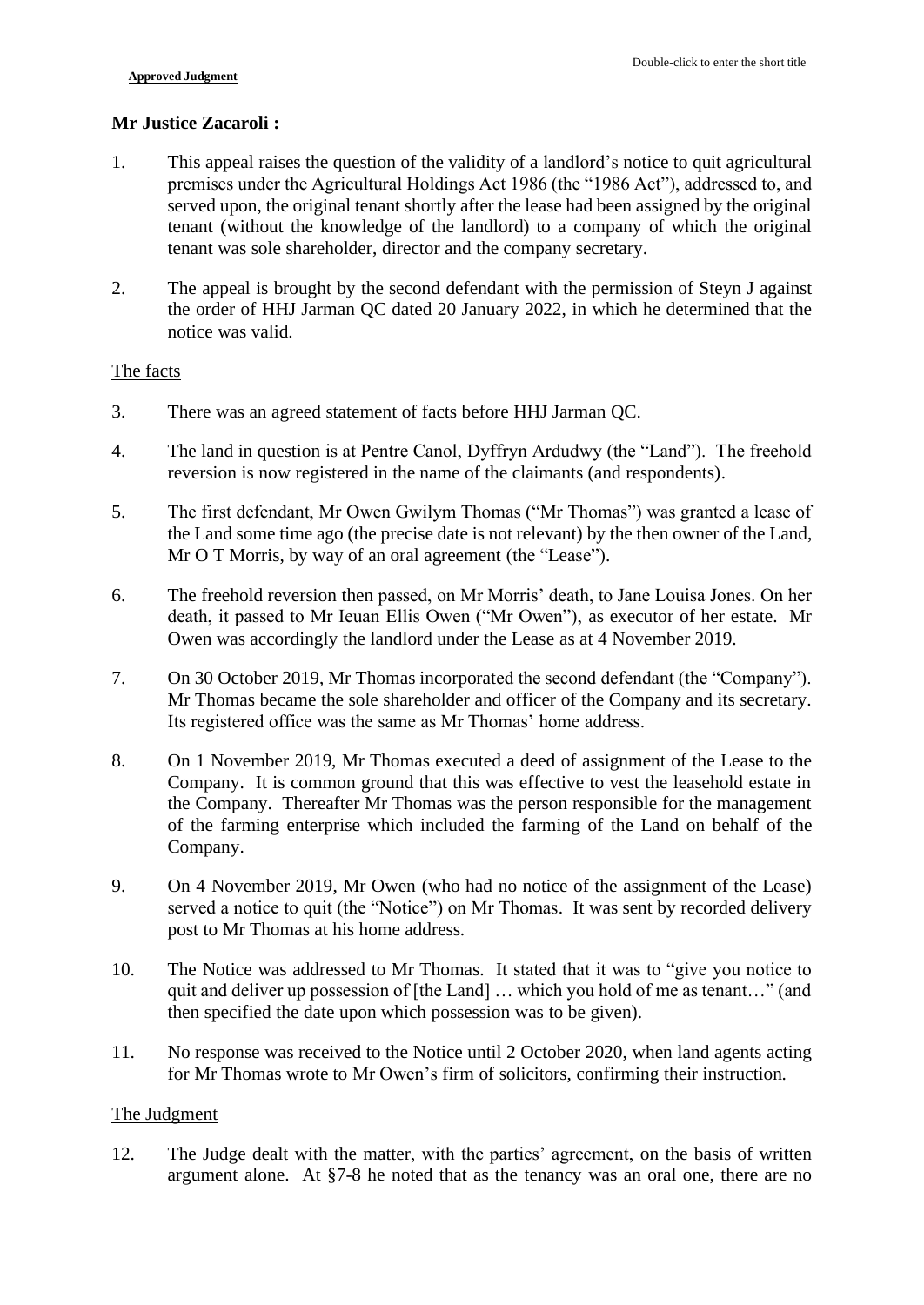contractual provisions governing the form of a notice, or its contents. He also noted that while the 1986 Act contains several references to notices to quit, it contains no requirement that they must be addressed to the tenant in writing.

13. Services of notices under the 1986 Act are governed by s.93. This provides, materially, as follows:

> "(1) Any notice, request, demand or other instrument under this Act shall be duly given to or served on the person to or on whom it is to be given or served if it is delivered to him, or left at his proper address, or sent to him by post in a registered letter or by the recorded delivery service.

> (2) Any such instrument shall be duly given to or served on an incorporated company or body if it is given or served on the secretary or clerk of the company or body.

> (3) Any such instrument to be given to or served on a landlord or tenant shall, where an agent or servant is responsible for the control of the management or farming, as the case may be, of the agricultural holding, be duly given or served if given to or served on that agent or servant.

> (4) For the purposes of this section and of section 7 of the Interpretation Act 1978 (service by post), the proper address of any person to or on whom any such instrument is to be given or served shall, in the case of the secretary or clerk of an incorporated company or body, be that of the registered or principal office of the company or body, and in any other case be the last known address of the person in question."

- 14. At §11 and §13-14, he cited authority for the proposition that service of a notice on an assignor of a lease, after assignment to an assignee, was ineffective, including *Old Grovebury Manor Farms Ltd v W Seymour Plant Sales and Hire Ltd* [1979] 1 WLR 1397 ("*Old Grovebury*").
- 15. At §15-19, he cited authority for the proposition that contractual notices (and statutory notices) are to be interpreted in accordance with how they would be understood by a reasonable recipient of the notice, reading it in context, in particular *Mannai Investment Co Ltd v Eagle Star Assurance Co Ltd* [1997] AC 747 ("*Mannai*").
- 16. At §20 he summarised the submissions made on behalf of the claimants:
	- (1) since Mr Thomas was both the agent or servant of the Company and the person responsible for the management and farming of the land, the Notice had been effectively served on the Company by reason of s.93(2) and/or s.93(3) of the 1986 Act; and
	- (2) applying the test in *Mannai*, it would have been clear to a reasonable tenant reading the Notice that the landlord was giving notice to quit the land and terminate the tenancy, and it was up to the Company to serve a counter-notice if it wished to retain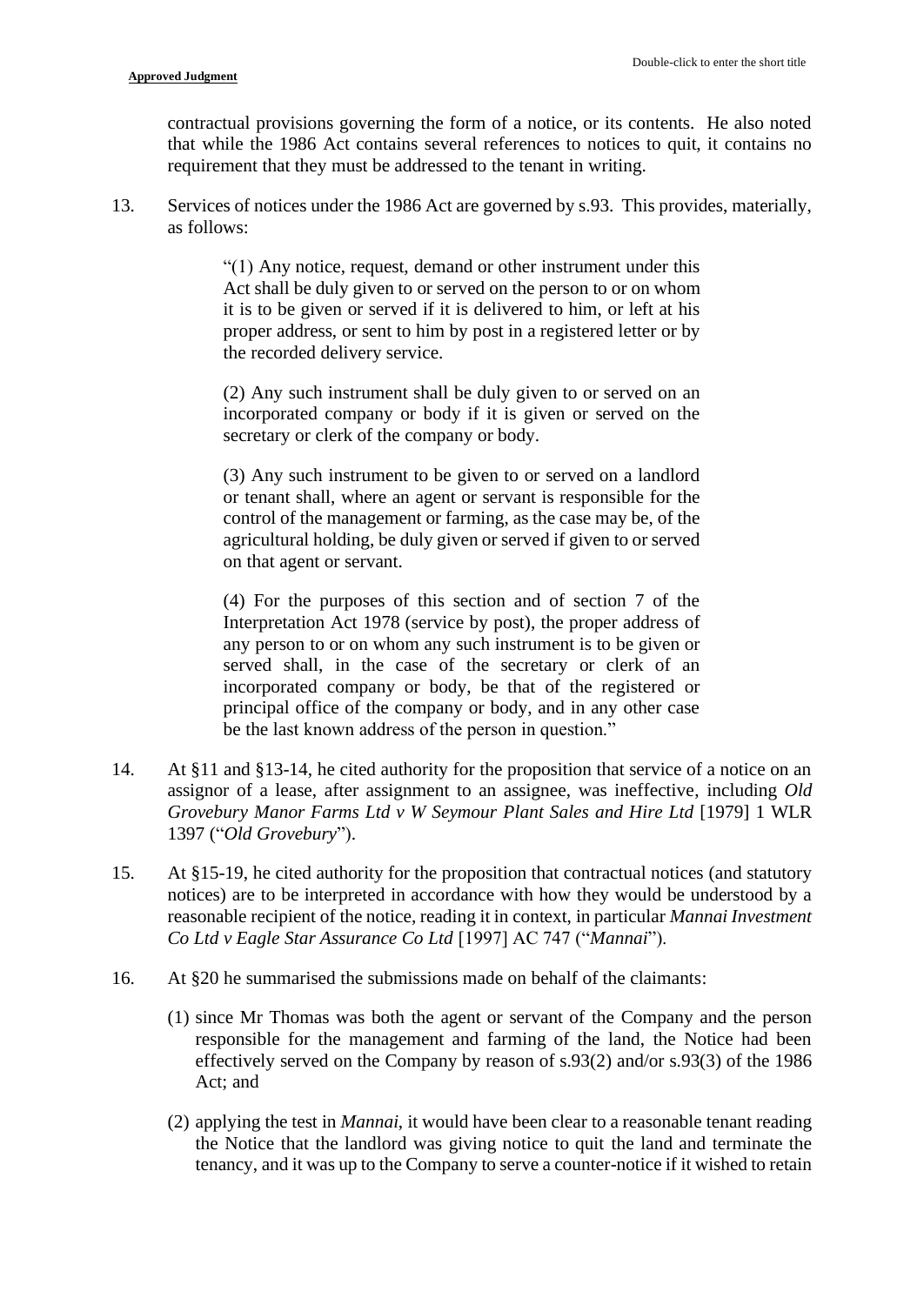the tenancy, particularly in the context that the landlord had not been informed of the existence of the Company or the assignment.

- 17. At §22, he referred to the submissions of the Company that, while had the Notice been addressed to and given to the Company - its delivery to Mr Thomas would have been good service on the Company, that was not the case here. S.93(1) requires the Notice to be given to or served on the person to or on whom it is to be given. Here it was not, and the provisions of that section relating to service on a company only arise if the notice is addressed to and given to a company.
- 18. The judge concluded that the Notice was valid and effective, giving his reasons in five short paragraphs, which I set out in full:

"23. In my judgment it is important to bear in mind that Mr Thomas and the company are two distinct persons in law. As a general principle it is clear from the authorities that a notice addressed to and given to an assignor after the tenancy has been assigned is not a valid and effective notice. The assignor may not communicate the receipt of the notice to the assignee who may remain wholly ignorant of it, as was the situation in the Old Grovebury case. It would clearly be wrong in such circumstances to hold the notice to be valid.

24. It is also important to keep in mind the separate issues of whether the notice on its face is valid, and whether there has been good service of it. Section 93, in my judgment, focusses on the latter issue, and sets out what is or may deemed to be good service in different situations.

25. However, the question remains in the present case whether a reasonable recipient would appreciate that the notice contained an error in that it was addressed to Mr Thomas and would appreciate what meaning the notice was intended to convey. If so, then that is how the notice is to be interpreted. Moreover, as is made clear by Arnold LJ in Pease v Carter, what a reasonable recipient would appreciate depends on context.

26. The context here is that Mr Thomas set up the company with its registered address at his home, and naming it with his surname and initials followed by the words in Welsh Amaethyddiaeth Cyf (in English, Agriculture Ltd). He was its sole director and shareholder and acted as its secretary. He assigned the tenancy to the company but it was he who carried on the farming of the land thereafter on behalf of the company. He also knew, or is to be taken as knowing, that the existence of the company or the assignment had not been communicated to the claimants at the time he received the notice.

27. Would a reasonable recipient in those circumstances appreciate that the notice should have been addressed to the company and was intended to be valid to terminate the tenancy?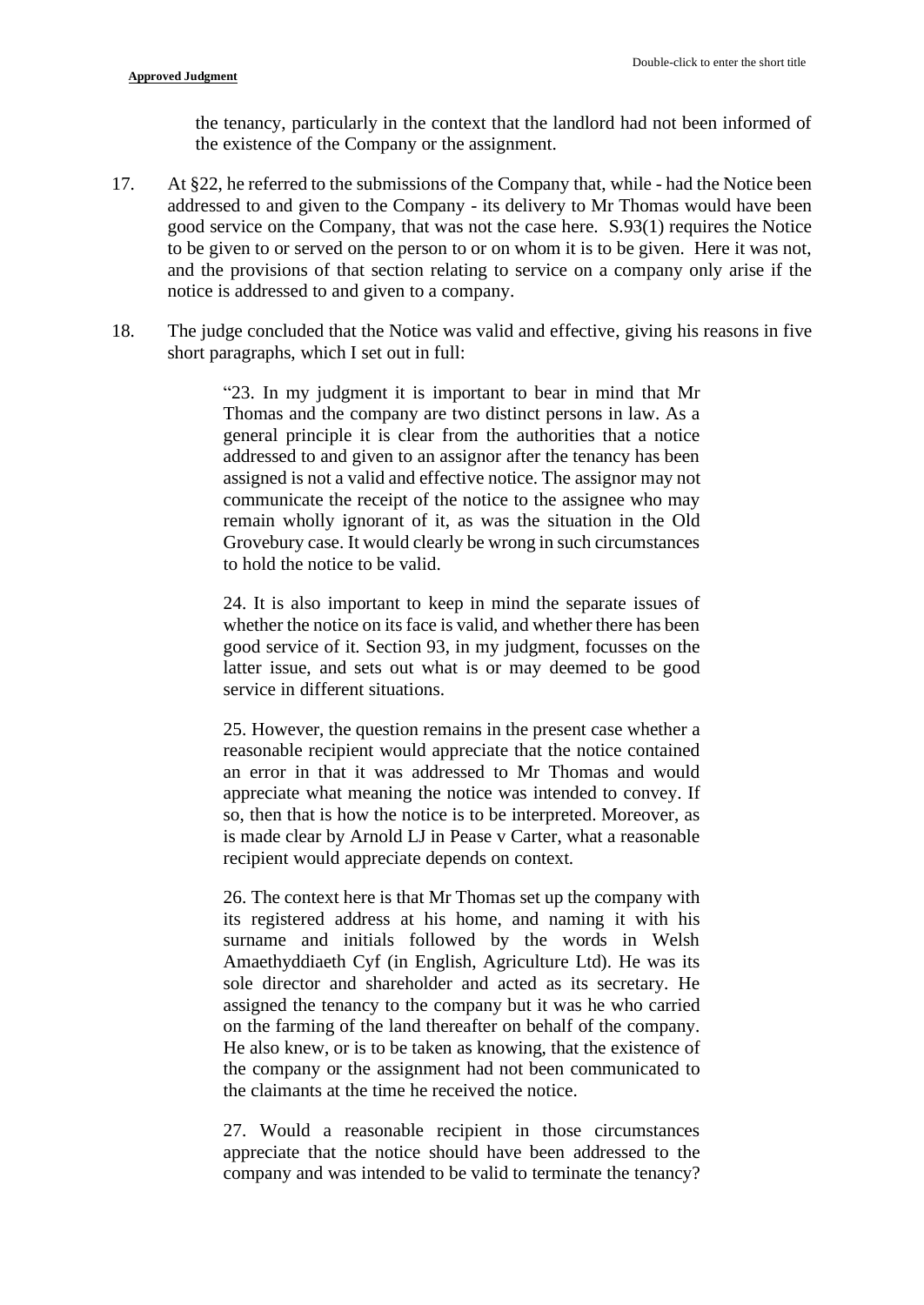In my judgment the answer to that question is yes. It is plain that a reasonable tenant reading the notice could not be misled by it and could be in no doubt of the identity of the intended recipient. There was no prejudice to the company. It was acting in the control of the management of the land through its director, Mr Thomas. There was no material difference as to what was required of him, whether acting as such or on his own behalf, namely ensuring the service of a counter-notice or of quitting the land."

### Grounds of Appeal

19. The single ground of the Company's appeal is that the judge was wrong to hold that the Notice was capable of being interpreted, by application of the *Mannai* test, as being addressed to and served upon the Company, in circumstances where the reasonable recipient knew that the server of the notice was unaware of the current tenant's existence.

### Respondents' Notice

- 20. The claimants filed a respondents' notice, either seeking permission to cross-appeal or that the judgment be upheld on additional or different grounds. It is contended that even if the Notice, properly construed, is addressed to Mr Thomas personally, then the fact that the notice was delivered to him at his home address means that it was nevertheless given, in law, to the Company. The grounds specify four bases for that conclusion:
	- (1) The Notice was validly served at common law by being served on Mr Thomas, the Company's servant or agent, because a corporate body can only be served through a servant or agent;
	- (2) The Notice was validly served on the Company in the manner permitted by s.93(1) of the 1986 Act, by being left at the Company's registered office, as provided for in s.93(4), there being no requirement for the Notice to be addressed to the Company;
	- (3) The Notice was validly served on the Company in the manner permitted by s.93(2), by being served on the company secretary (there, again, being no requirement for the Notice to be addressed to the Company);
	- (4) The Notice was validly served on the Company in the manner permitted by s.93(3), by being served on the person responsible for the farming of the Land (there, again, being no requirement to address the Notice to the Company).

#### Discussion

- 21. It is important to distinguish between two different questions. First, whether the Notice was given to the correct person. Second, whether as a matter of construction the Notice complied with the statutory or contractual requirements.
- 22. As to the first question, where a lease has been assigned, then a notice to quit given to the assignor is ineffective, for the reasons explained by Lord Russell of Killowen in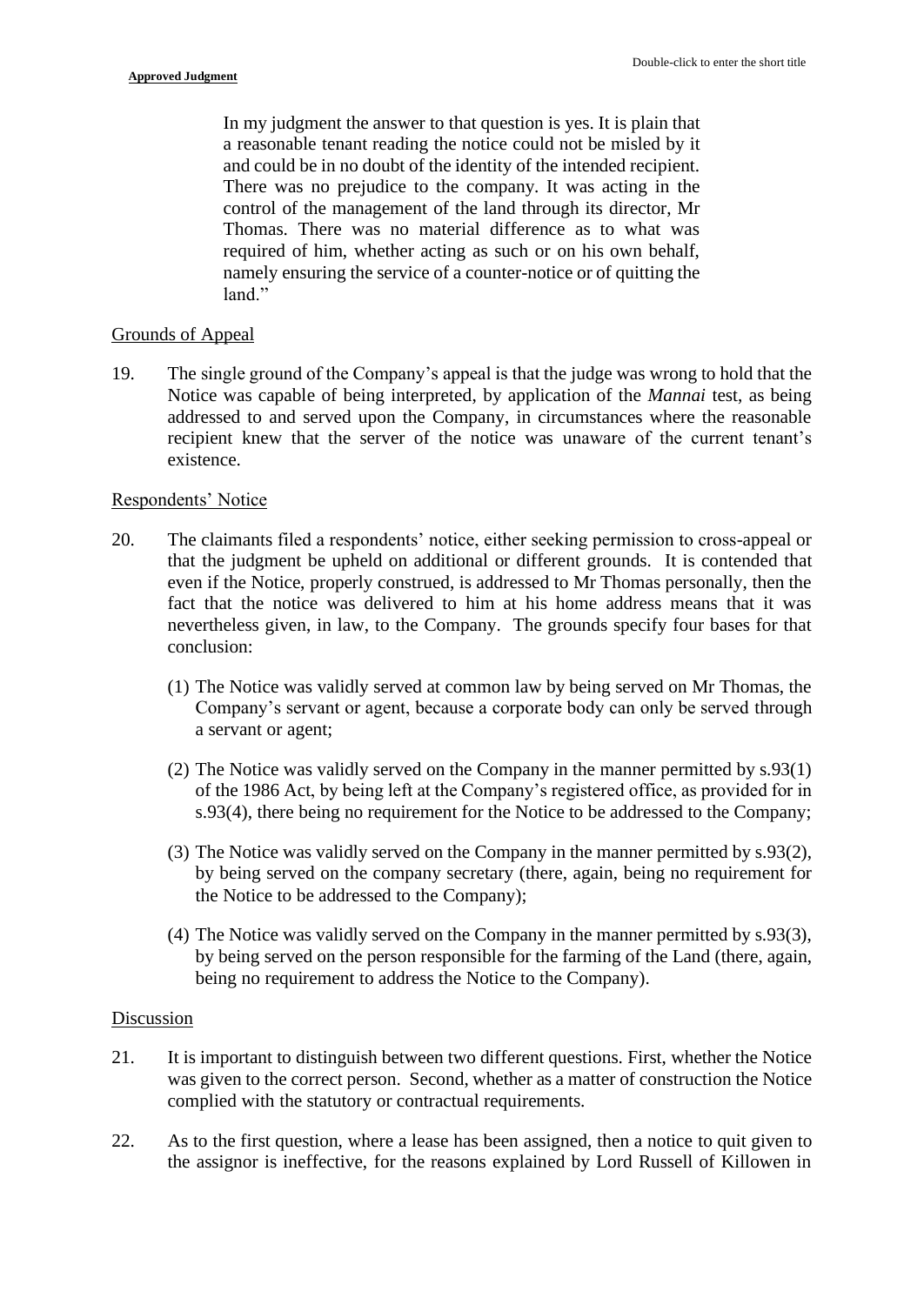*Old Grovebury* (a case concerned with a notice served under s.146 of the Law of Property Act 1925, but the logic of which applies equally to a notice to quit under the 1986 Act), at p.1399A-C:

"When you have a situation such as this where a lease is liable to be forfeited, section 146 makes provision for a notice to be served before a writ is issued by the lessor asking for forfeiture. If at the end of the day in those proceedings forfeiture is ordered—or rather no relief from forfeiture is granted—then the term will have been terminated with effect from the issue of the writ—whether it is "issue" or "service" matters not in this case. The person who is interested and concerned in whether the term should be forfeited or not is clearly the person to whom the term has been assigned; and, as I have said and I agree with the judge, it is perfectly clear that this term was assigned to the first defendant; it ceased to be vested in the second defendant; it became vested in the first defendant."

- 23. Mr Bennison accepted, however, that if the Notice is to be construed as being addressed to the Company, then by delivering it to Mr Thomas it was effectively served on or given to the Company (because Mr Thomas is the appropriate agent of the Company, or the person responsible for farming the land, within one or other of the deemed basis of service within s.93 of the 1986 Act).
- 24. His submissions concentrated therefore on the second question.
- 25. Following the decision of the House of Lords in *Mannai* a contractual notice is to be determined on an objective basis by asking how a reasonable recipient would have understood the notice. Lord Steyn, at p.772, approved the following statement of the correct test by Goulding J in *Carradine Properties Ltd v Aslam* [1976] 1 WLR 442, 444: "Is the notice quite clear to a reasonable tenant reading it? Is it plain that he cannot be misled by it?".
- 26. Lord Hoffmann noted (at p.774) that the clause in the lease did not require the tenant to use any particular form of words, but that: "He must use words which unambiguously convey a particular meaning." At p.775 he explained the distinction between the "meaning of words" and "the question of what would be understood as the meaning of a person who uses words". It is the latter which is the correct enquiry under English law, and is to be undertaken by examining not only the words and the grammar but also the background.
- 27. He gave as an example the case of *Doe d. Cox v Roe* 4 Esp. 185:

"…the landlord of a public house in Limehouse gave notice to quit "the premises which you hold of me … commonly called …The Waterman's Arms." The evidence showed that the tenant held no premises called The Waterman's Arms; indeed, there were no such premises in the parish of Limehouse. But the tenant did hold premises of the landlord called The Bricklayer's Arms. By reference to the background, the notice was construed as referring to The Bricklayer's Arms. The meaning was objectively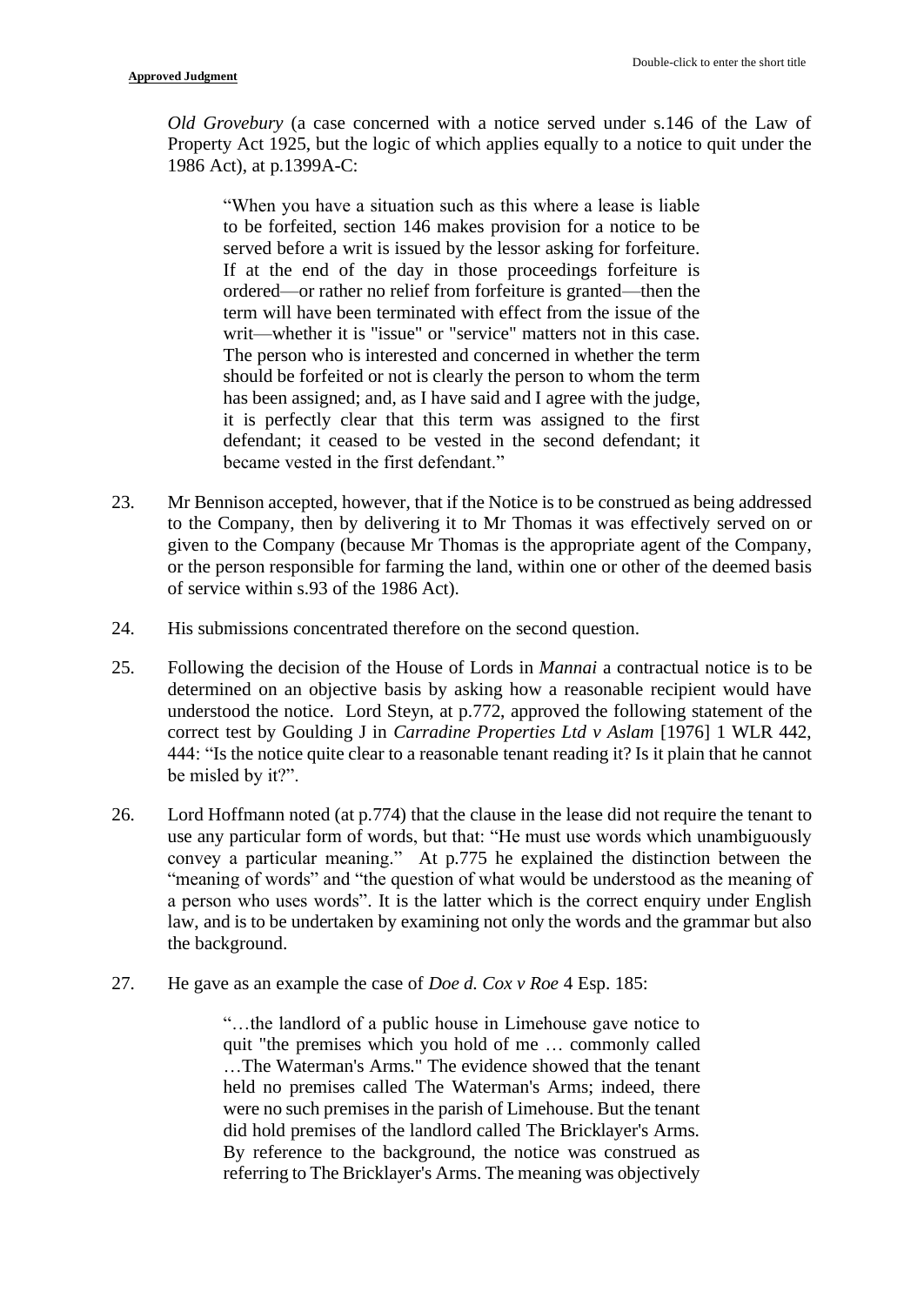clear to a reasonable recipient, even though the landlord had used the wrong name. We therefore will in due course have to answer the question: if, as long ago as 1803, the background could be used to show that a person who speaks of The Waterman's Arms means The Bricklayer's Arms, why can it not show that a person who speaks of 12 January means 13 January?"

28. It is common ground that the same test applies to statutory notices: see *Pease v Carter* [2020] EWCA Civ 175. Mr Bennison placed particular reliance on the formulation of the test by Arnold LJ in that case, at §39:

> "(i) A statutory notice is to be interpreted in accordance with [*Mannai*], that is to say, as it would be understood by a reasonable recipient reading it in context;

> (ii) If a reasonable recipient would appreciate that the notice contained an error, for example as to date, and would appreciate what meaning the notice was intended to convey, then that is how the notice is to be interpreted."

- 29. Mr Bennison contended that although HHJ Jarman QC correctly identified the test (at §25 of this judgment: "would [a reasonable recipient] appreciate what meaning the notice was intended to convey") he failed to apply it correctly. That was because since Mr Thomas (and thus the reasonable recipient) knew that the landlord was unaware of the assignment of the lease to the Company, Mr Thomas could be sure that the landlord intended the Notice to say precisely what it did say, i.e. that it notified *Mr Thomas* that he must quit the Land.
- 30. He submitted that adopting what he called the "two-stage approach" suggested by Arnold LJ in *Pease v Carter*:
	- (1) The reasonable recipient would appreciate that the notice contained an error (because it purported to be addressed to Mr Thomas as tenant of the Lease, when the tenant was in fact the Company); but
	- (2) The reasonable recipient would know that the meaning the landlord had intended to convey was precisely what was written in the Notice (i.e. that it be addressed to Mr Thomas) because, since the landlord did not know of the assignment, he could not have intended anything else.
- 31. Mr Bennison accepted that, had the landlord known of the assignment of the lease to the Company, then his argument would not work. That is because (again adopting the two-stage approach):
	- (1) The reasonable recipient would appreciate the Notice contained an error (for the same reason as if the landlord was unaware of the assignment); and
	- (2) The reasonable recipient would know that the meaning the landlord had intended to convey was that the Notice was addressed to the Company.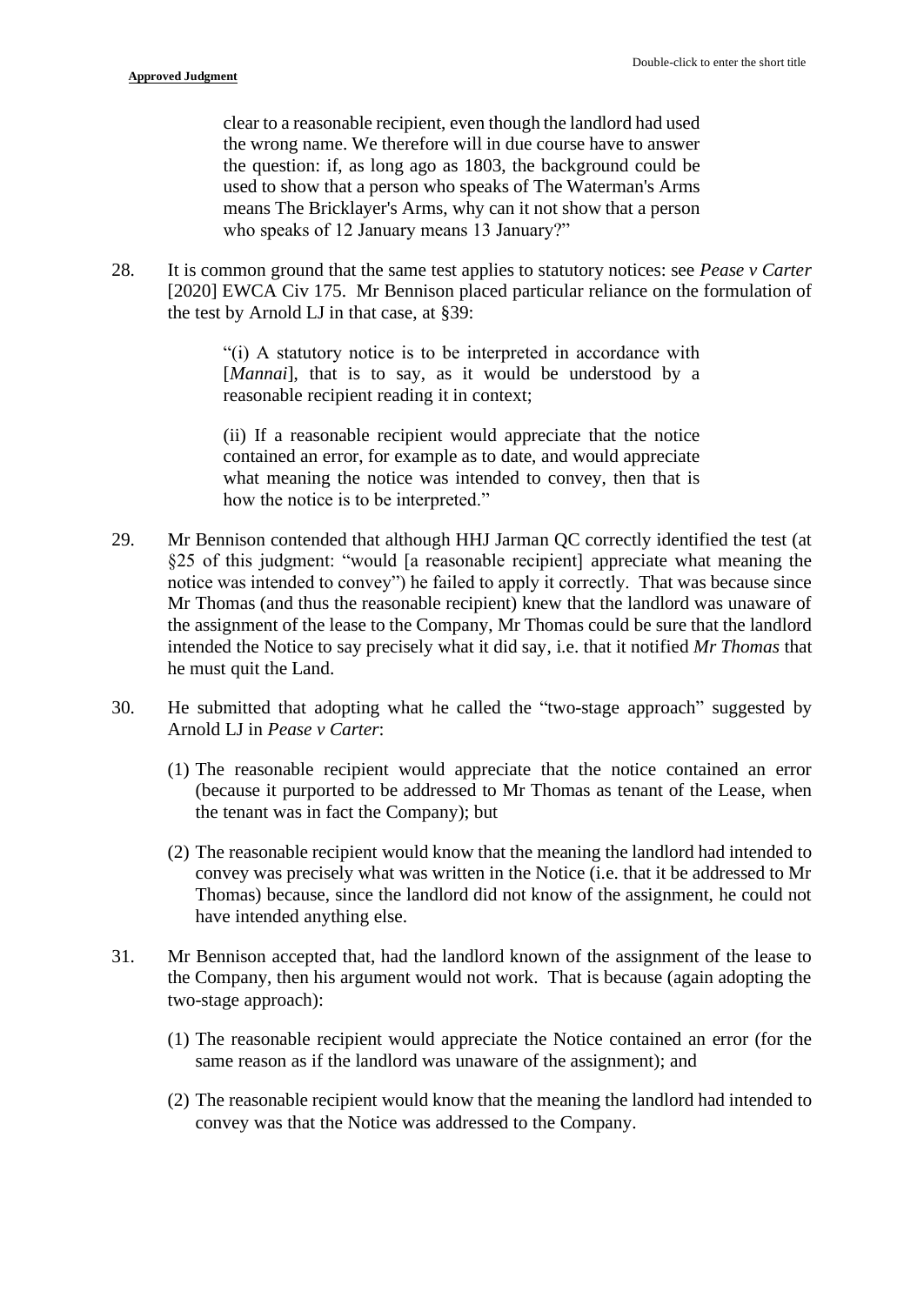- 32. The reason, he said, that a different conclusion is reached depending on whether the Landlord knew, or did not know, of the assignment of the Lease, is because, although the process of construction of a notice is an objective one, the critical issue is what the reasonable recipient would, objectively, have understood as to the meaning which the landlord (subjectively) intended to convey.
- 33. I cannot accept these submissions.
- 34. The starting point is that 1986 Act does not lay down any requirements as to the form or content of a notice to quit. Such a notice may be given orally and, if in writing, it need not identify the tenant. It would be sufficient that it was addressed to "the tenant" provided it was clear to which lease and premises the notice referred. Mr Bennison accepted that had it been in that form, then by giving it to Mr Thomas (without more) or posting it to his address (which is also the registered office of the Company) it would have been a valid and effective notice delivered to the Company.
- 35. The only (but in this case critical) requirement, therefore, is that the notice conveys to the tenant an instruction to quit the premises the subject matter of the lease.
- 36. As I have already noted, the test under *Mannai* is whether, in the context in which the Notice was given, the reasonable recipient would have understood it to have been addressed to the Company as tenant under the Lease.
- 37. The relevant context includes the following:
	- (1) The Notice correctly identified the Lease as the one that had been granted to Mr Thomas (because it referred to "you", i.e. Mr Thomas, as the person holding the Land "of me" as tenant);
	- (2) The Notice correctly identified the Land that was the subject of that lease;
	- (3) The lease had been assigned to the Company; and
	- (4) The landlord was unaware of that assignment.
- 38. On the basis of those facts, I am satisfied that the reasonable recipient would have no doubt that the Notice was intended to convey an intention to require the person who was in fact the tenant of the Lease to deliver up possession of the Land. Since the reasonable recipient would have known that the Company was, in fact, the tenant under the Lease, he would therefore have understood the Notice to be addressed to the Company.
- 39. Mr Bennison's submission to the contrary requires, in my judgment, too much to be read into §39 of the judgment of Arnold LJ in *Pease v Carter*, and risks reading §39(ii), in particular, as a separate – two-stage – requirement additional to the overall test set out in §39(i) (which itself accurately states the *ratio* in *Mannai*).
- 40. As to this, I do not accept that Arnold LJ, in *Pease v Carter*, intended to modify or depart from the test in *Mannai*. Insofar as he identified two questions in §39(ii) of his judgment, this was doing no more than paraphrasing or illuminating the test derived directly from *Mannai*.